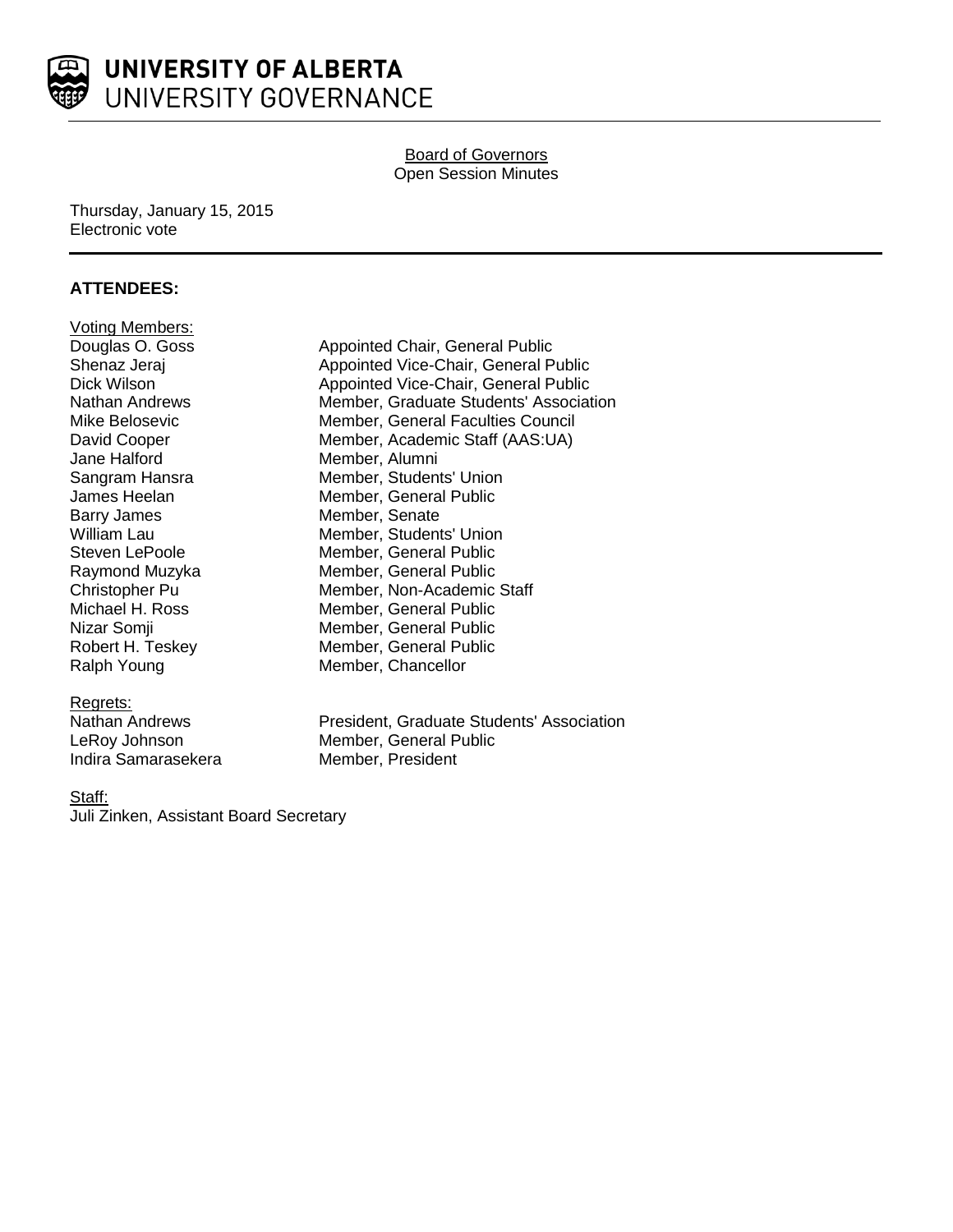# **ACTION ITEMS**

# 1. *Board Finance and Property Committee*

*Presenter(s)*: Dick Wilson

# 1a. Rescission of University of Alberta 2014-2015 MBA International Program Differential Fee

Materials before members are contained in the official meeting file.

*Presenter(s)*: Olive Yonge, Interim Provost and Vice-President (Academic); Phyllis Clark, Vice-President (Finance and Administration)

*Purpose of the Proposal*: To rescind the 5% increase to the MBA international program differential fee that was to come into effect on September 1, 2014.

## *Discussion:*

Administration requested an electronic vote of the Board of Governors to reverse the previously-approved five percent increase to the winter term MBA international program differential fee and instead approve a one percent tuition fee increase, effective September 1, 2014, to align the MBA international tuition fees with the other previously-approved 2014-15 graduate international tuition fees

The Board Finance and Property Committee considered the proposal by electronic vote on January 12 and recommended the motion to the Board of Governors.

The Board Chair, Mr Douglas Goss, reviewed the documentation and agreed to a special e-mail vote by the Board of Governors to facilitate timely consideration of this item to provide the opportunity to reverse the assessment prior to the payment deadline (January 30, 2015). The vote was conducted from January 15 to 19, 2015.

Motion:

THAT the Board of Governors, on the recommendation of the Board Finance and Property Committee:

a) rescind its December 13, 2013 approval of a proposal from the University Administration for an effective increase of 5% on the MBA international program differential fee, effective September 1, 2014 and as illustrated in the table below:

| <b>Program Differential</b> <sup>a</sup>   | 2013-14    | 2014-15    | Change  |       |
|--------------------------------------------|------------|------------|---------|-------|
|                                            |            |            |         |       |
| Master of Business Administration, Base    | \$591.96   | \$597.84   | \$5.88  | 0.99% |
| MBA, IDF on Base                           | \$617.40   | \$671.88   | \$54.48 | 8.82% |
| <b>Total International MBA Program Fee</b> | \$1,209.36 | \$1,269.72 | \$60.36 | 5.00% |

(a) Values listed are per course, unless otherwise stated (assumes 3 units course weight).

(b) Program Fees - values are based on a full-time per term and full-time per year.

and, concurrently,

b) approve a proposal from the University Administration for an effective 1% increase on the MBA international program differential fee, effective September 1, 2014, as illustrated in the table below: